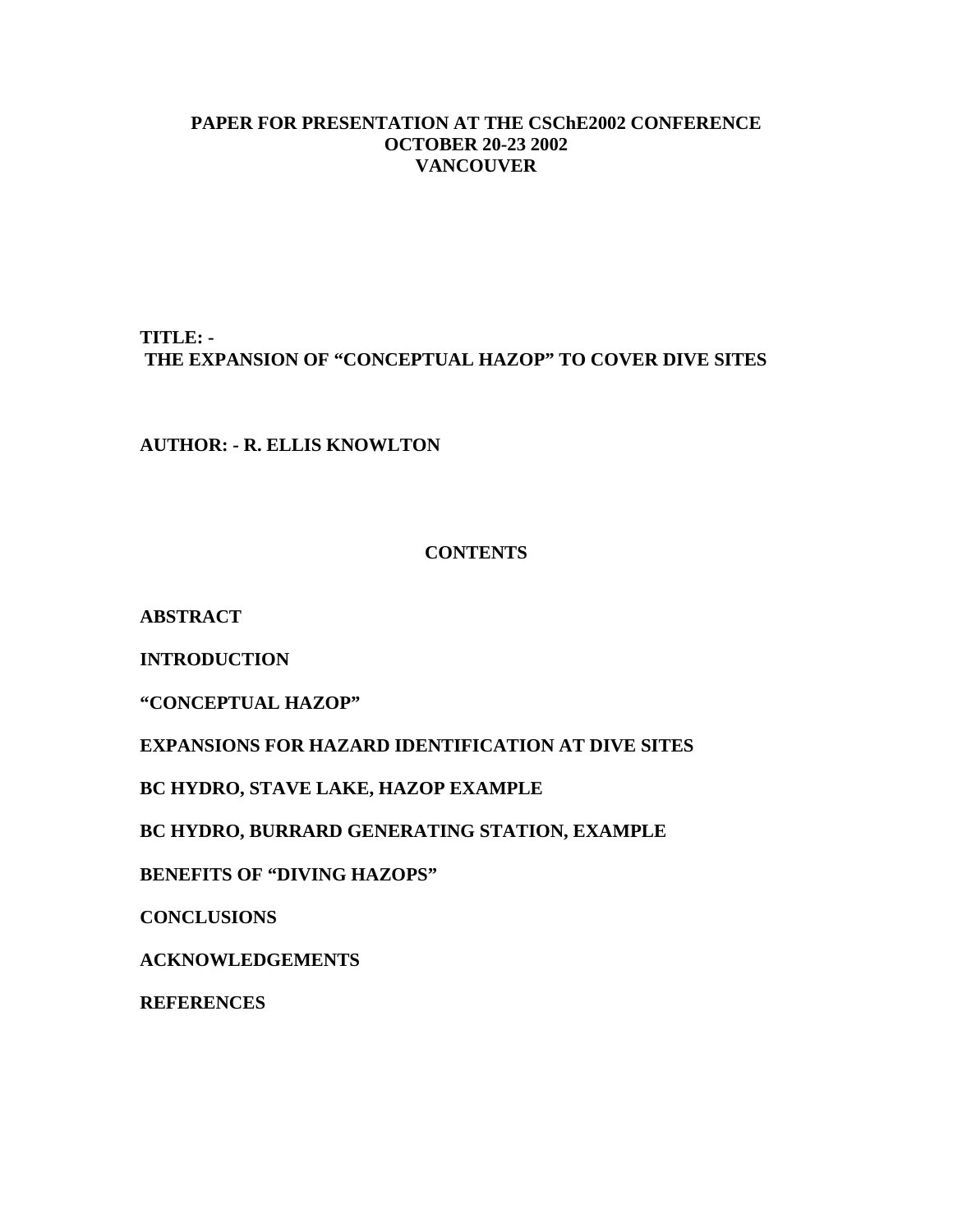#### **ABSTRACT**

There are approximately 10,000 professional dives carried out each year in BC. There are on average three fatalities to professional divers every two years in BC. Many of these dives are due to a lack of an appropriate Hazard Identification at the dive sites, rather than to a lack of skill by the divers themselves.

After a particularly tragic and unnecessary fatality at a Pulp Mill in BC, the Workers' Compensation Board invited the author to explore the scope for the use of HAZOP to reduce diving accidents. An expanded version of the so-called "Conceptual" or "Creative Checklist" "HAZOP" was developed, and with the approval of the Workers' Compensation Board was submitted to a client for experimental use.

The local Utility Company BC Hydro, makes extensive use of divers at its dams, the Burrard Thermal Power Station and for underwater cables. With the encouragement of the Workers' Compensation Board, BC Hydro agreed to have a trial HAZOP at two of its sites. These trials were very successful. A number of hazards were identified and appropriate steps taken. Not only were the dives carried out without unforeseen incidents but also, in the view of the clients' the work was speeded up and money was saved. The paper will briefly describe some of the theoretical work, together with examples of the methodology in practice. BC Hydro is considering revising the diving safety standard to include HAZOP

#### **INTRODUCTION**

There are approximately 10,000 professional dives in BC each year. This number may increase significantly if offshore resources are to be developed. There are approximately three diving fatalities in BC every two years. Many of these fatalities could have been avoided if adequate attention had been paid to the identification of the hazards which exist at the sites where diving will take place, rather than the hazards caused by the work of the divers, themselves.

After a particularly tragic fatality at a pulp mill in BC, the Workers' Compensation Board of BC (WCB) formed a Task Group to try to find ways of reducing fatal accidents to divers. During the working period of this Task Group, a member of BC Hydro suggested to the WCB, that an awareness of HAZOP could be beneficial. As a result of a presentation on HAZOP to the WCB, the WCB invited the author to see if HAZOP could be modified to improve diver safety. The results of the proposed modifications were encouraging and the WCB suggested that a client should be found and some trial HAZOP Studies carried out, to validate the methodology. With the support of the WCB, BC Hydro agreed to have some trial HAZOP Studies carried out at some of its dive sites. The actual trials are discussed later, but it is first necessary to discuss in more detail, the type of HAZOP it was proposed to use and the modifications to the chosen type.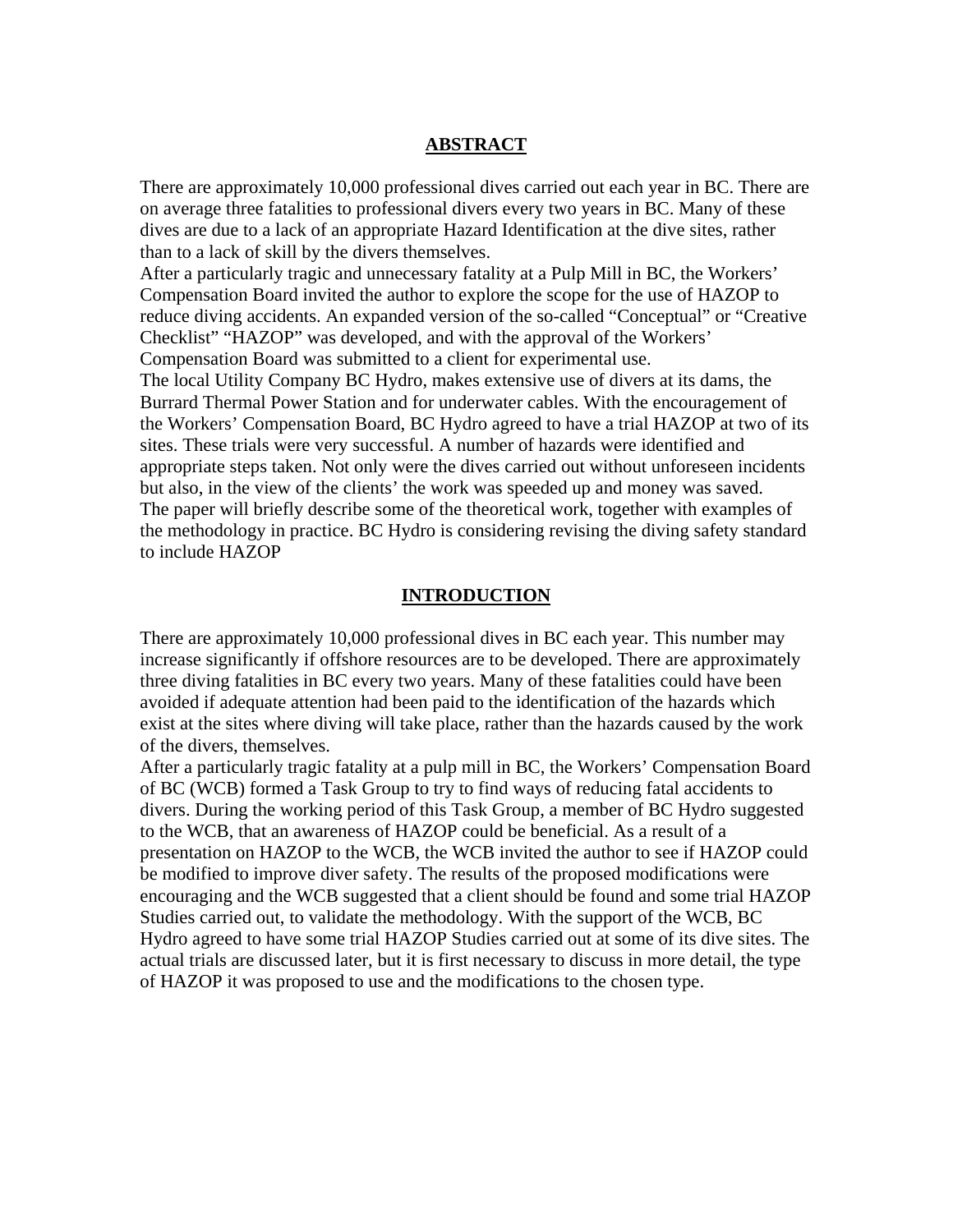## **"CONCEPTUAL HAZOP"**

Once the conventional HAZOP (Guide Words on the Elements of the Design Intention) was established, it was found to be necessary to supplement this very powerful approach with another version, which focused on the "Work Site" rather than the "Work Content". This supplementary approach could be carried out at a very early stage in a project and provided a means of identifying adverse interactions between a proposed plant and its surroundings. The method uses a list of about forty "Prompts" which cover energy, "interactions" e.g. materials on people – "toxicity" and environmental issues. The methodology has had considerable success but is probably still under-utilized by the Process Industries. Details of the method are given in refs. 1, 2 and 3. As shown in ref. 3 this HAZOP not only saved \$30 million in costs and a years delay, but was also identified the hazards which the site posed for construction workers and assisted the project to achieve an outstanding record for construction safety

#### **EXPANSIONS FOR DIVING SAFETY**

The expansions take two forms namely: -

EXPANSION OF THE PROCEDURE

#### EXPANSION OF THE PROMPT LIST

#### **EXPANSION OF THE PROCEDURE**

The methodology uses the same procedure as a conventional HAZOP, namely: -

 DEFINITION PREPARATION EXAMINATION FOLLOW UP

However each of these steps is more elaborate for diving than for surface hazards.

#### **DEFINITION**

All professional dives have surface support personnel in addition to the divers. Therefore the geographical scope of the study must include both surface and under-water areas for hazard identification. The number of potential hazards is nearly doubled. A team carries out the HAZOP as usual. Ideally, the team should include someone with professional diving experience as well as a Study Leader trained in this type of HAZOP.

#### **PREPARATION**

Not only is the scope larger but also the collection of data for under-water hazards is more time-consuming. Surface hazards can often be seen on a broad scale by inspection of the site. Underwater hazards are not always as immediately visible and historical or indirect methods such as sonar may have to be employed. The sources of information are more extensive. For example, charts as well as maps, current and tide tables as well as meteorological information. The preparation should include the planning for the positioning of the surface support as well as the positioning of the divers at the work site.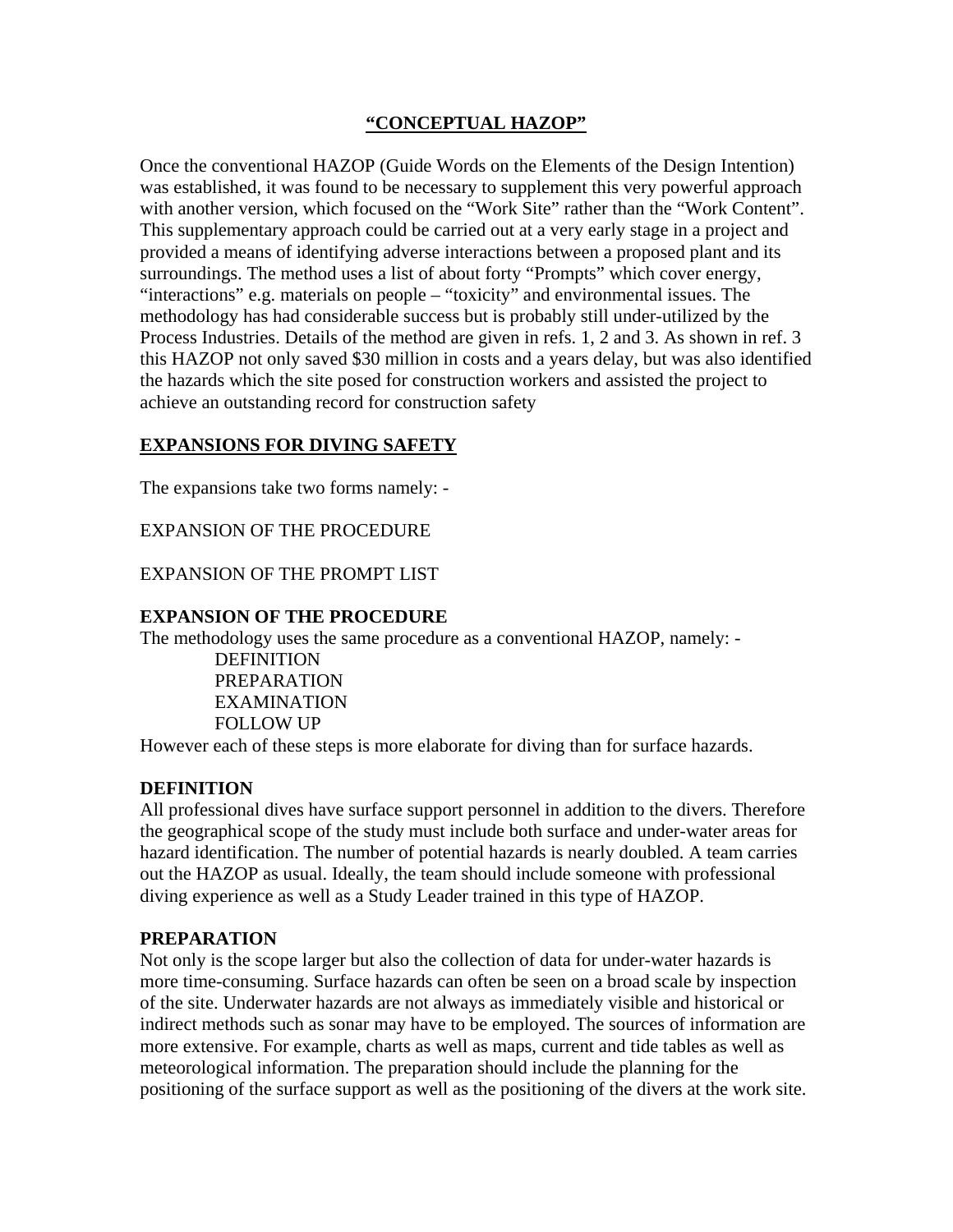## **EXAMINATION**

Although the number of items considered is nearly doubled compared to the "Conventional" Conceptual HAZOP, to date the Examinations have not taken very long; one to two days. It appears essential that the person who will brief the divers prior to the actual dives should be a member of the team

## **FOLLOW UP**

The Examination produces "Work Assignments" as in a conventional HAZOP. However these work assignments can involve more complex administration than in a conventional HAZOP. Some work assignments are given to the client of the divers and simply involve either making the site itself safer or by installation of extra "safeguards" against hazards which can be encountered by the divers. Others involve negotiations with the diving organization, prior to the dive. A further stage of the follow up involves the discussions of the dive itself in what is called the "tail-board" meetings, which take place between the clients' personnel and the divers at the dive site, just before first the dive.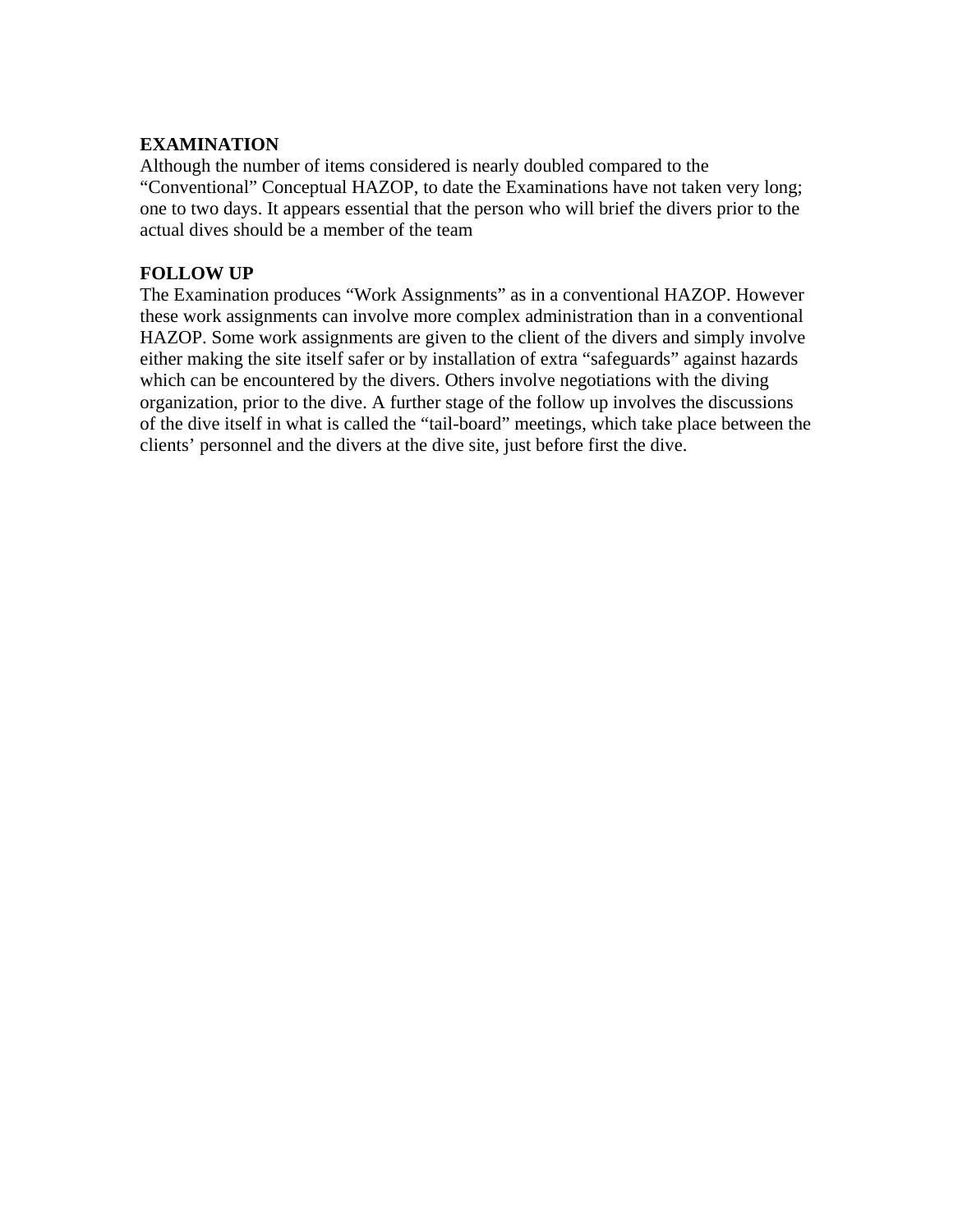## **EXPANSION OF THE PROMPT LIST**

As the hazards can affect the surface support team, all the conventional "surface" hazard items remain relevant. Some items have a changed emphasis. For example, the visual impairments caused by glare or mist, tend to be treated as "nuisances" rather than life threatening, although they some times pose serious hazards. However the visual impairment for divers is very frequently life threatening Items such as weather will have to be augmented with the under water phenomena such as tides and currents. In addition to these fairly straight- foreword additions, there is another factor, which is due to the density of the working medium. This factor which is the cause of many fatalities is added to the "energy" factors and has been given the name of "fluid energy"

# **FLUID ENERGY**

Consider the tank of water, "H" ft high shown in figure 1, below: -

# FIGURE 1



If a drop of water spills from the top and falls in air to the level of the base of the tank it will exchange its potential energy to **KINETIC** energy.

If a drop of water escapes from the base and is released into air, it will exchange its pressure energy to the same **KINETIC** energy and attain the same speed as if it was released from the top of the tank and allowed to fall in air to the base

A diver operating at the same density as water will be subjected to the same balances of energy. Thus if a diver is operating at the base of the tank and there is a sudden release of pressure, the diver will be propelled at the same speed as if the diver had fallen in air from the top of the tank. These three forms of "fluid" energy are interchangeable. Thus if the diver was stopped by an obstruction and sealed off the opening, the diver will then be subjected to a differential pressure energy which is the same as the original function of  $H$ "

This factor of "fluid energy" has to be included in the energy list of prompts

Fluid energy can be used for the design of guards placed at openings to prevent the ejection or engulfing of divers, without causing them impact damage.

Fluid energy can also be used to calculate the safe "limits of approach" for a diver to approach an unguarded opening, from the knowledge of "H", together with the diameter of the opening. This concept is in principle the same as the use of "limits of approach" by the electrical industry, which is based on voltage.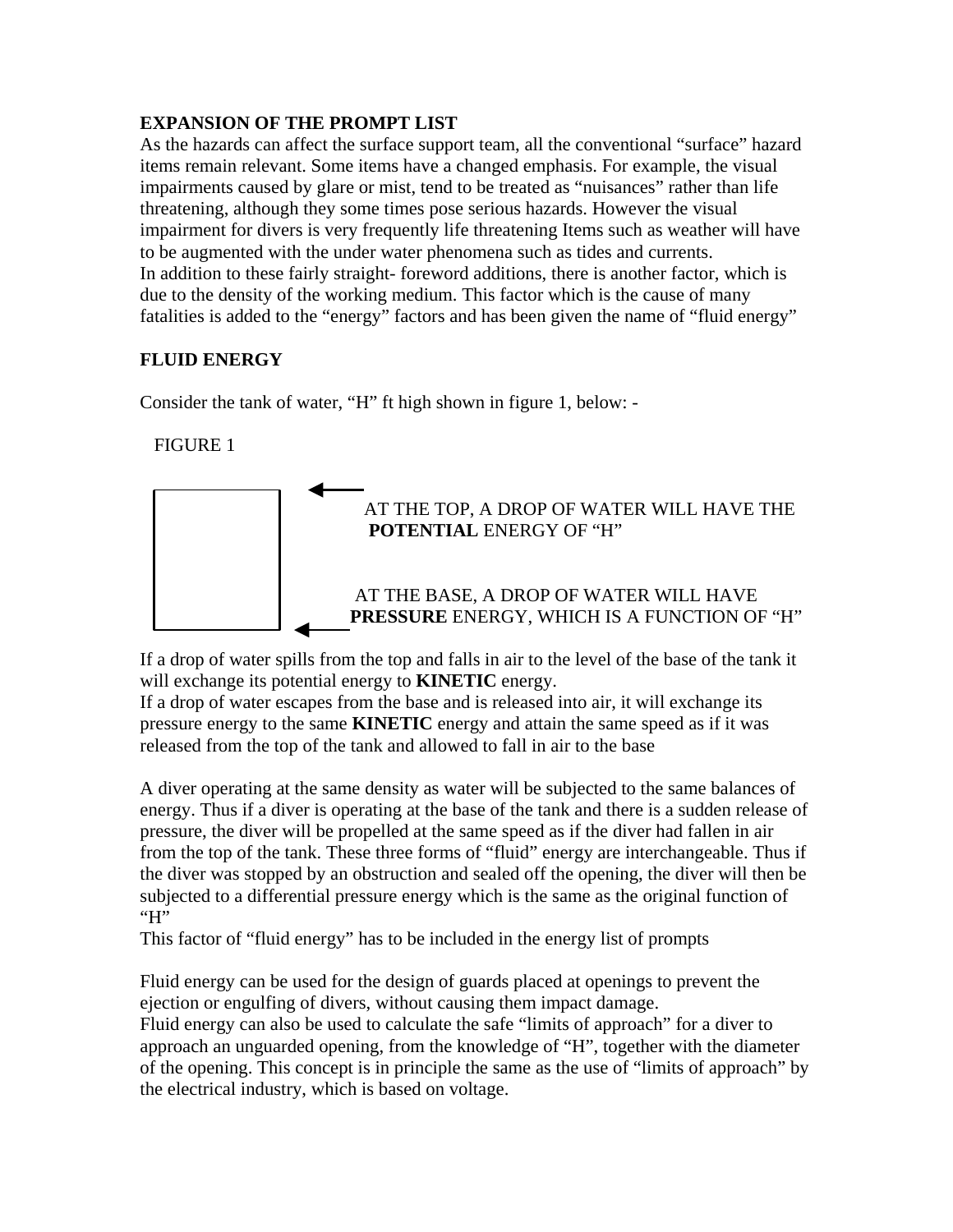## **BC HYDRO – STAVE LAKE EXAMPLE**

Stave Lake is a medium-sized BC Hydro generating station about 40 kms east of Vancouver. It consists of a dam running approximately east/west with two generating stations south of the dam. Stave Lake itself is north of the dam and about 40 kms long. The west generating station was out of use and was being converted into a "presentation centre" to explain the workings of a station to the general public. The east generating station was much larger and in current use.

The dam was being up-graded by adding fill to the south side. The purpose of the fill was to enable a two-lane road to be built across the dam and thus enable a small single-lane bridge to be removed. In addition the added fill would strengthen the dam against earthquakes

The purpose of the dive was as follows: -

During the construction of the dam in the early 1900's, a 12-inch pipe was taken through the dam near the bottom. The pipe was fitted with a "T" piece at the upstream end and the pipe extended about 18 feet into Stave Lake. The pipe was fitted with a valve on the down-stream side, which was normally closed. This valve would be covered with fill during the upgrading. It was therefore decided to take the pipe out of service, by filling it with concrete. In order to do this the "T" piece would be removed from the flanged end of the pipe. A blank would subsequently be bolted to the flange. The blank would be fitted with a vent, which would rise above the water level. This would enable the water to be drained out by opening the valve. The water would then be replaced by pumping concrete through the valve.

At least two dives would be required. The first dive would locate the "T" piece, if possible, remove it and measure the flange for the vented blank to be fabricated. The second dive would be to fit the blank.

A sub-contractor to the prime contractor who was handling the dam up-grade would carry out the dives.

A sketch of the dam is shown in figure 1 on the next page.

This diving operation was chosen as the first trial of the modified conceptual HAZOP procedure.

#### **DEFINITION**

This step was straight-foreword. The scope of the study included the dam, the area for surface support and the relevant area of Stave Lake. There were a number of constraints. For example the power plant would remain in operation. The lake could not be drained. The road and bridge would remain open.

#### **PREPARATION**

This had two aspects, namely data collection and planning the dive Data collection

This was extensive. Topological maps, aerial and surface photographs were collected, some dating back to the construction of the dam. Drawings old and new. Meteorological Data, Sonar information and information on the under-water floor of the dam. The data collection was guided not only by the Definition, but also by the Prompt List.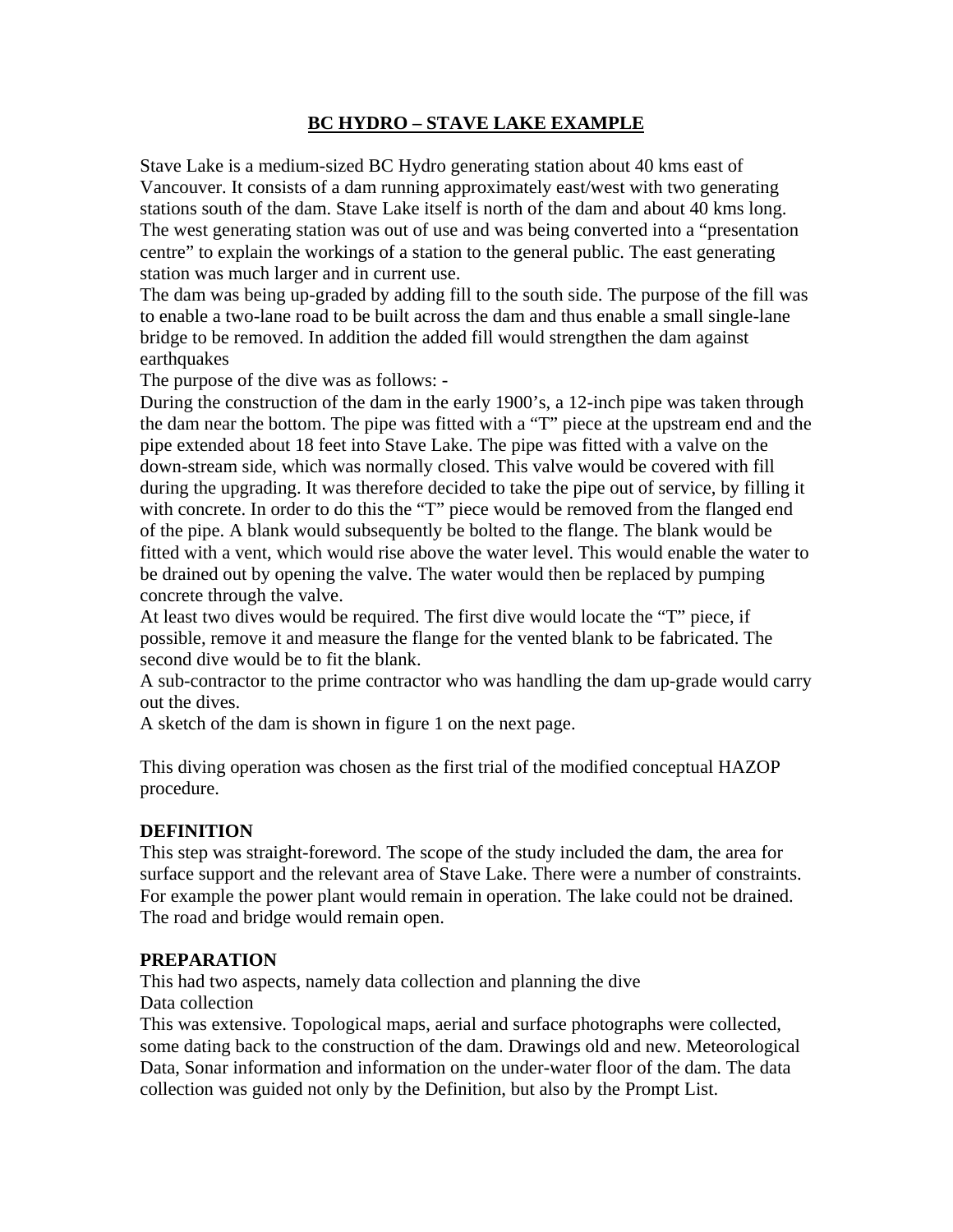

Planning the dives

The information collected showed that the dive would have to take place vertically down from the approximate location of the "T" piece. This was because the floor of the dam was strewn with rocks. The "T" piece appeared to be just clear of some "trash racks" which were in an unknown state of repair and the "T" piece was, from sonar measurements, likely to be at the edge of the "debris field" created by the trash racks. Surface support could not be provided from the bridge or the dam. It would have to be provided from a boat. It would be very difficult to launch the boat from the beach. The safest solution was to have the boat lowered vertically by crane into Stave Lake from the flat area next to the bridge and "walked" by the crane to the beach. It could then be boarded and motored to the dive site.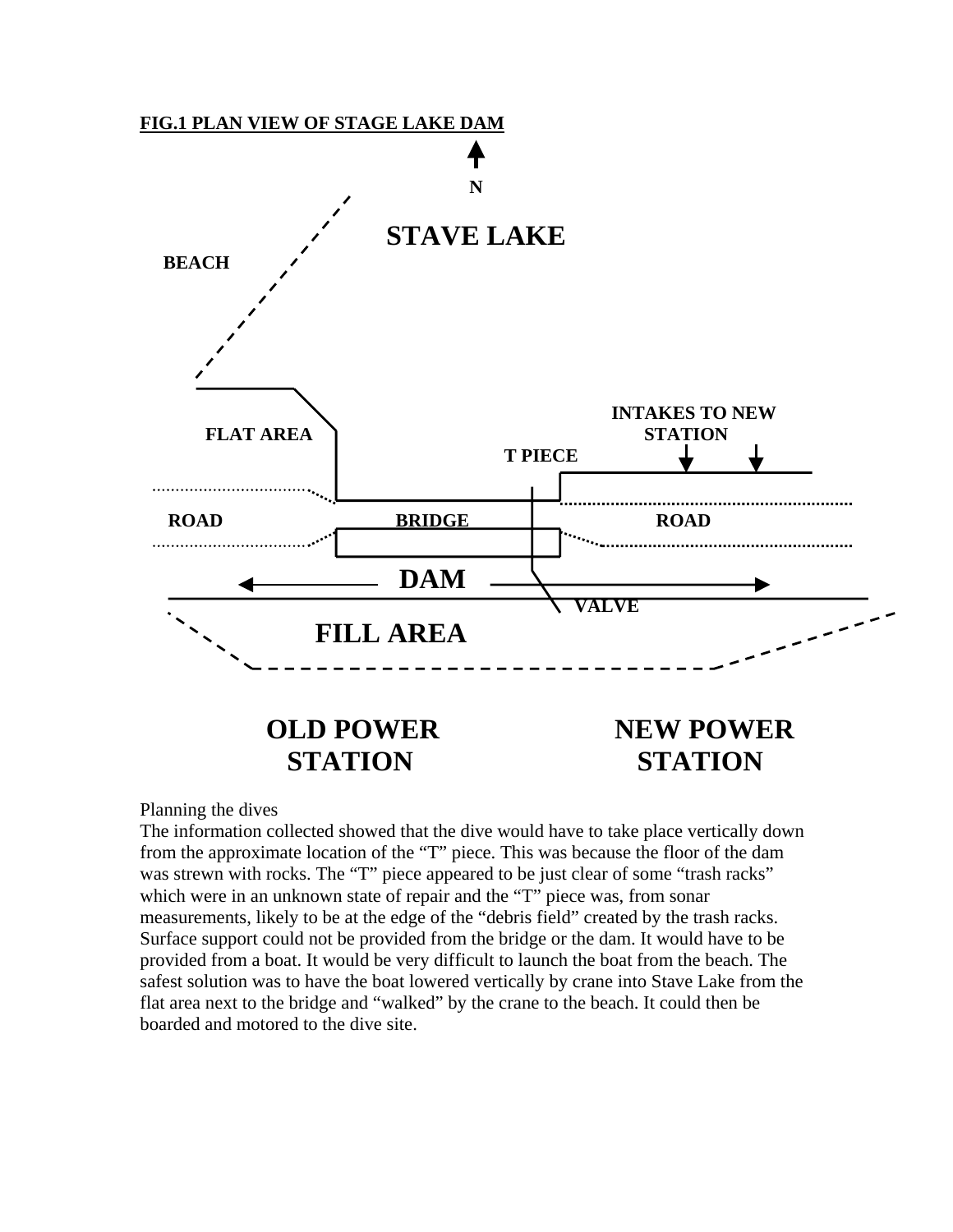#### **EXAMINATION**

This was carried out by a small team in two half-days using the prompt sheet for the various activities such as "Position surface support" "Execute inspection dive" etc. A total of 25 issues were raised and recorded on a work sheet with work assignments as usual. The work sheet was slightly different to the usual Conceptual HAZOP work sheet, as it contained provision for recording the responses of the divers to the briefing, which they would receive later. There were many more potential issues, which the data collection had shown to not be applicable to the Stave Lake dives. For example, there was no potential for avalanches or mudslides and the nearest rock fall areas were well clear of the dive site. On the other hand there was a storm water run off close to the dam which could cause visibility problems under adverse weather conditions. The main problems were the possibility of the diver being flung into the "T" piece, if there was an escape of water from the pipe and held there by a force of 2 to 3 tons. Rescue would be impossible. There were also problems of entanglement, as the "T" piece was at the edge of a debris field. Positioning of the support boat also had problems. For example it was considered to be too dangerous for anyone to be in the boat when it was lowered into the water. Many of the boat problems were dealt with, provided the boat was equipped according to the Coast Guard regulations for small craft. However, as the boat had a gaspowered engine and the boat contained compressed air cylinders for the diver, it was recommended that a "no smoking" rule should be adopted This was a working construction site and care would have to be taken to ensure that no, un-related construction activities, should interfere with the safety of the divers.

## **FOLLOW UP**

#### The follow up had several stages

Firstly there were final negotiations with the diving sub-contractor. On the appointed day, the dive team, together with the head of the diving company arrived on the site. The BC Hydro engineer who had also carried out most of the preparation stage and who had participated in the HAZOP, briefed them for the job. All the HAZOP recommendations were accepted. The lead diver was so impressed with the dangers of water flow into the "T" piece that he insisted on putting his own lock on the valve.

## **THE FIRST DIVES**

The boat positioning and first dive proceeded as expected. The diver found a log jammed against the "T" piece, which had to be towed away before the work could proceed. The "T" piece was removed by cutting the bolts and a wooden template was constructed as the model for the blank. During the dives, a construction crew wanted to bore holes in the dam. As these could penetrate the pipe, the boring was not permitted. Also during the dive, a crane was operating on the top of the dam. This was permitted, provided the crane arm did not pass over the water. There was nearly a further problem. As the dive was taking place almost underneath the bridge, there was a potential problem from traffic Accidents, during the dive. As the traffic over the bridge was very light, controlled by traffic lights to a single one-way operation and the bridge was sufficiently robust to withstand a traffic accident, it was felt that no additional precautions were necessary. However, during the briefing of the divers, the traffic lights failed. As a consequence,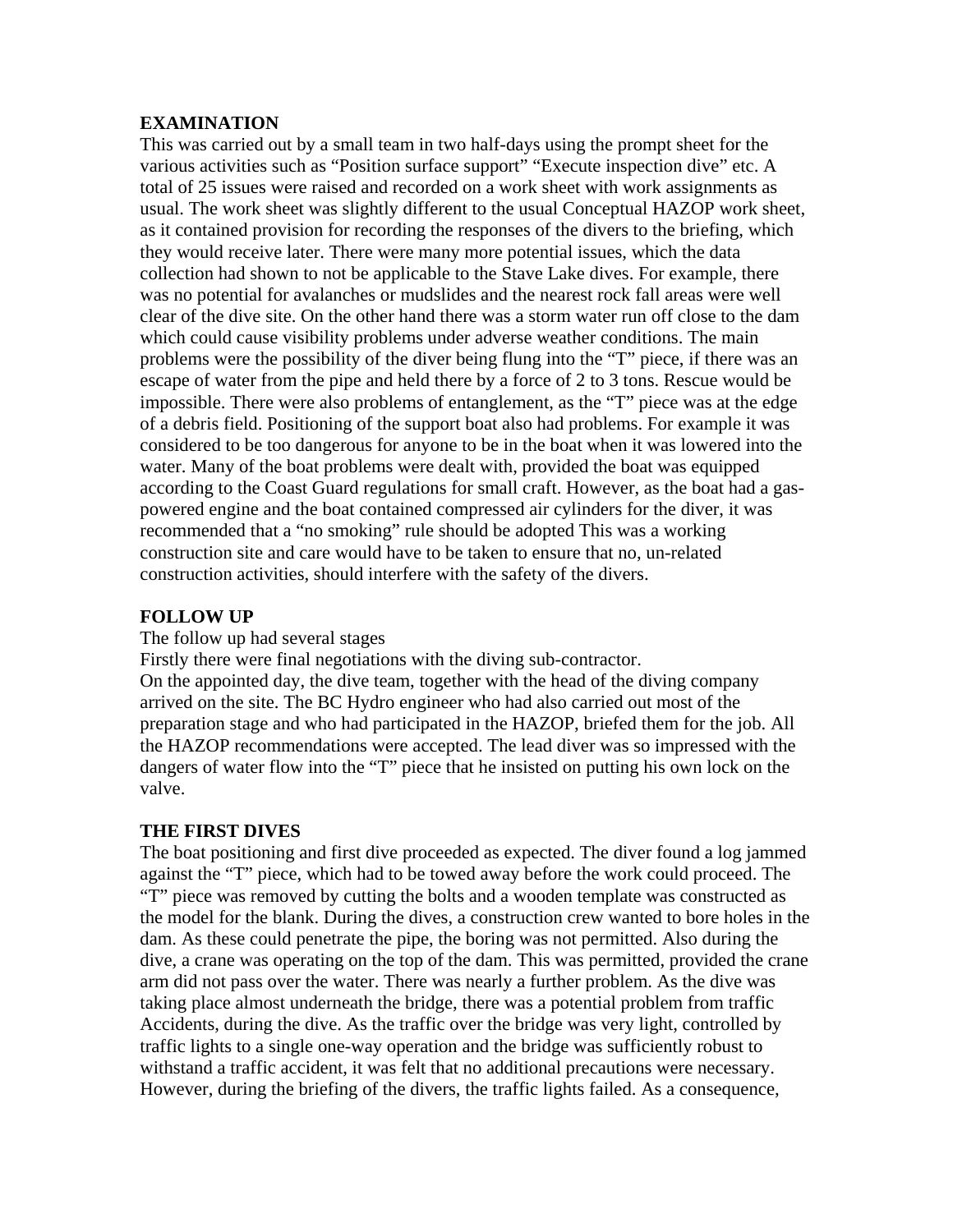vehicles from both directions were entering the bridge at the same time. Fortunately the traffic light fault was rectified. Otherwise it would have been necessary to station flagmen.

At the end of the debriefing after the dives, opinions were sought on the effectiveness of the HAZOP. There was very strong support from the managements of BC Hydro, the construction sub-contractor and the manager of the diving company. The dive team was supportive of the thorough briefing they had received and the fact that there were no surprises. On minor comment from the back-up diver was that he felt there had been a slight "overkill". The response of the BC Hydro manager was that in diving, there could be no such thing as "overkill"

## **FINAL DIVE**

A week later when the blank had been fabricated, there was the final dive to fit it. This was carried out very quickly (about half an hour) with no incidents

## **GROUTING**

The final stage of the decommissioning consisted of filling the pipe with concrete from the downstream side. Initially, it was proposed to drain out the water once the blank had been fitted, measure the volume of the water and add an equal volume of concrete. However, the pressure calculations carried out for the fluid energy part of the HAZOP, suggested that the pipe may bend upwards and implode because of buoyancy, end pressure and pressure on the outside of the pipe. The procedure was then changed to adding the concrete without first draining the water. This was carried out without incident

# **BC HYDRO BURRARD GENERATING STATION**

The Burrard Generating Station of BC Hydro generates electric power from steam turbines. Gas-fired boilers provide the steam and after passing through the turbines it is condensed by indirect cooling with seawater. The seawater comes from an intake structure situated in deep water in the Burrard Inlet and adjacent to the Power Plant The structure is connected to the shore-based power station via a jetty. The structure itself is a hexagon in plan. The sides of the hexagon contain continuous, vertically moving screens to filter out debris. Seawater flows from outside through the screens to an inside "box" and then via pipes to the power plant. At the top of the hexagon is a platform, which contains hatches, which give access via vertical ladders to the screens both inside and outside the box. There is also a vertical ladder down to a floating platform on the outside of the structure. The structure is about 24 ft. above the water at low tide.

## **DIVING WORK**

There are electrodes on the seabed both inside and outside the box. These require periodic inspection by divers. In addition, there can be other forms of maintenance work by divers around the structure. Work inside the box can be carried out only when the station is shut down. Work outside the box can be carried out at any time. SCUBA divers can carry out inspection work. Surface supported divers must carry out all other work. A sketch of the unit is shown on the next page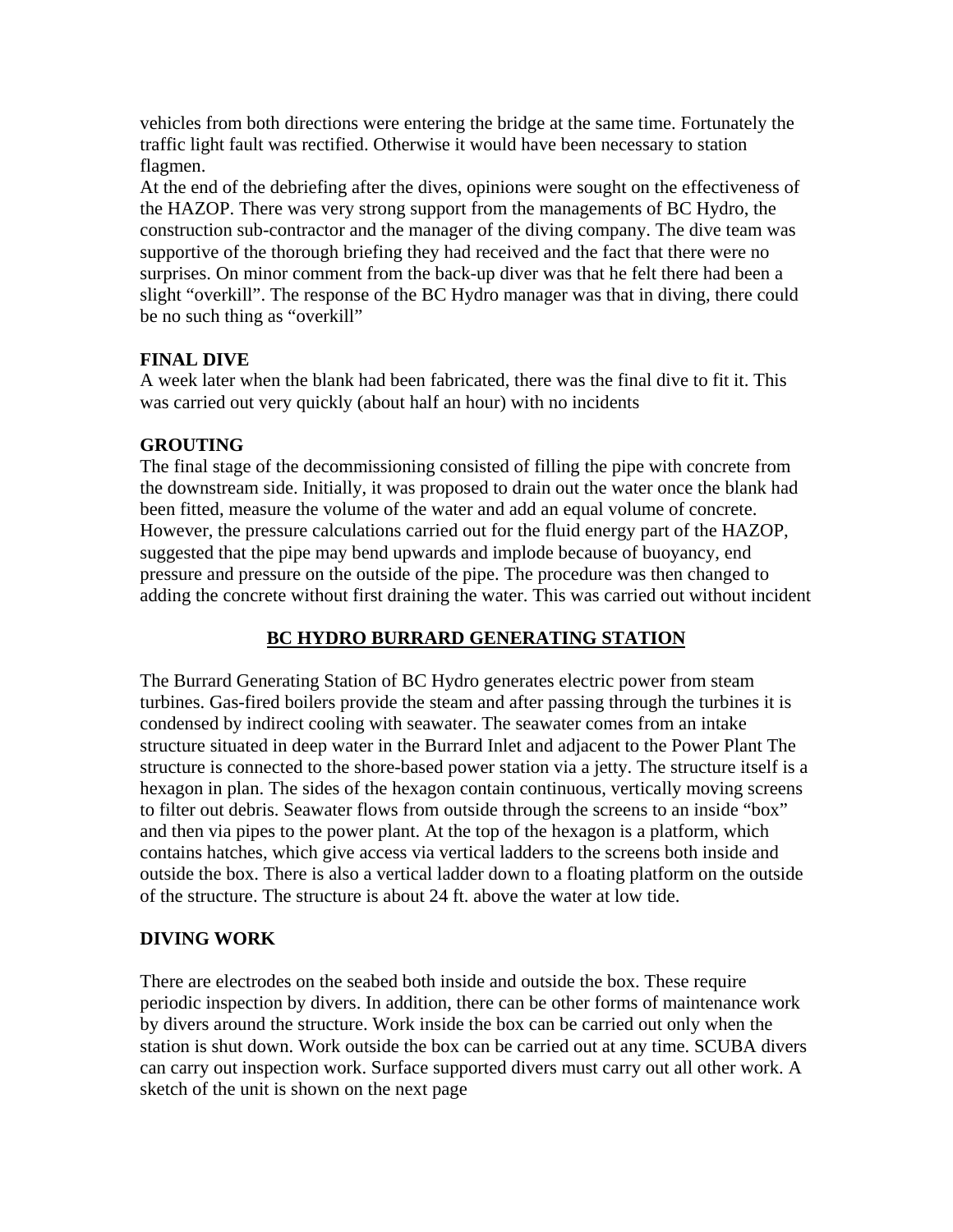# **POWER PLANT**

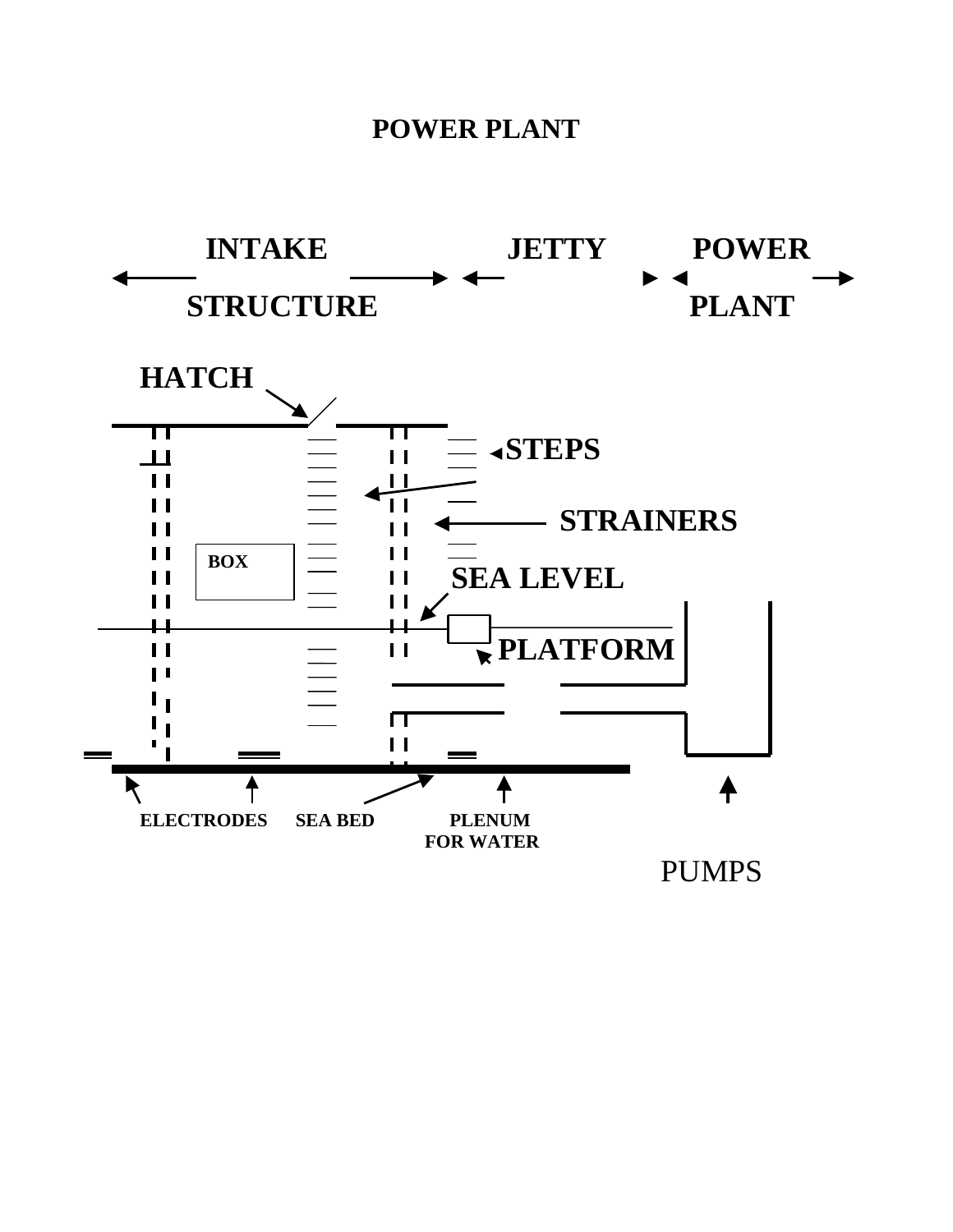#### **DIVING HAZOPS**

Following the success of the Stave Lake diving HAZOP it was decided to carry out a "Generic" diving HAZOP which would cover all types of dives, with the station in both shut-down and generating modes i.e. a total of six types of dive.

## **DEFINITION AND PREPARATION**

These were carried out as before. The prompt list was again used to guide the data collection. The data not only included engineering drawings but sea charts of the area and local tides and currents tables. It was not necessary to plan these dives. Such dives had been carried out for many years and there were established patterns of diving.

## **EXAMINATION**

The examination was carried out with a team of about four people, and lasted nearly two days for all six types of dive. The prompt sheet was divided into eight vertical columns, one for each type of dive and one for the surface support activities for both SCUBA and surface supported dives. Whenever there was one or more work assignment for any particular hazard/dive combination, the prompt sheet would be marked by a bullet, as usual. However as this was a generic HAZOP, the marked up prompt sheet would not only demonstrate due diligence in the HAZOP Examination, but also act as an index, so that appropriate work assignments could be extracted for any particular type of dive and mode of station operation

A large number of work assignments were generated. Of these the most significant was the lack of fall protection for divers when descending up to 24 ft to sea level. A fall from such a height could injure or kill a diver and rescue or recovery could be difficult. There were a number of steps, which could be taken, which would minimize the risks to divers. Although there were appropriate lockout or tag-out procedures these could be extended. For example, the electrodes could, under normal operation, give a slight shock to a diver. If there were any defects in the electrical supply system more severe shocks could be the result. It therefore seemed sensible to deactivate these electrodes for the period of the dive. The impact on the corrosion of the structure would be negligible. The station used supplies of toxic materials such as ammonia and sulphur dioxide. Arrangements should be made so that there were no deliveries of these materials when a dive was in progress. This would minimize the chances of a toxic spill, which could affect the diver, the surface support staff, and the supply of air to the diver.

There were two potential problems, which were solved by the "fluid energy" concept. One of these was concerned with a diver operating inside the box with the plant shut down. The question concerned the potential impact of a rising tide creating sufficient flow into the intake to the plant, that a diver could be sucked into the intake. The tide tables showed that the maximum rate of tide rise in the port of Vancouver was 2 ft per hour. This was then translated into the appropriate limit of approach and the effect was found to be negligible. The other was the potential impact of the flow through the screens into the box, on a diver working outside the box, when the plant was in generating mode. The screens had been designed so that fish would not be harmed by the equivalent of a fall of 2 to 3 inches and it was felt that this standard would also provide adequate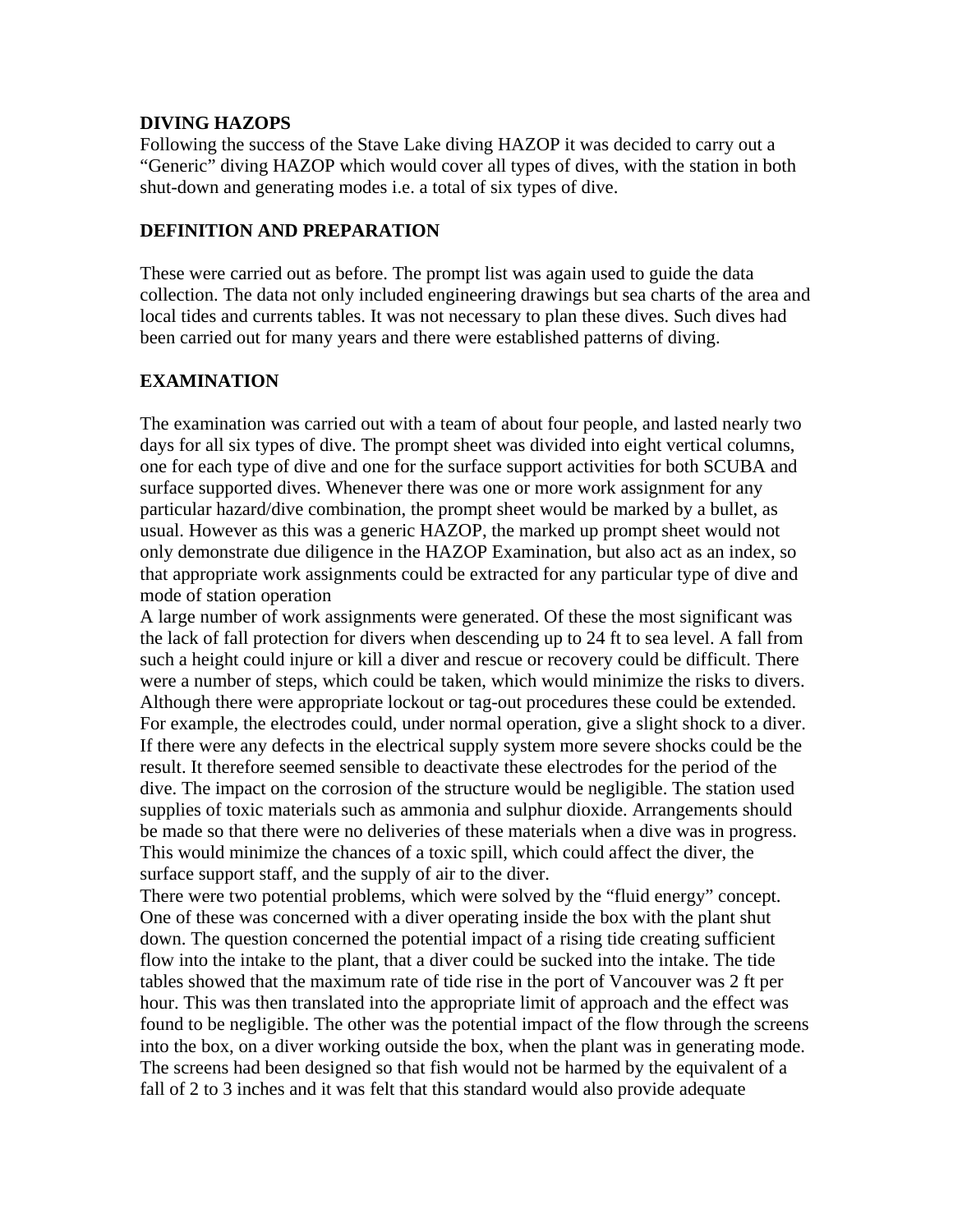protection for a diver. The next question was whether a diver could be trapped against a screen by the incoming water, be unable to escape, and be suffocated by the differential pressure. Divers have been killed in such a fashion. Pressure drop calculations suggested that even under the most adverse conditions, a diver would not be suffocated and should be able to escape. However divers should be warned not to venture too close to the screens, as they would feel the impact, and the escape would require some effort. There were a number of other recommendations, for example the divers should have tide tables. One of the potential hazards was of a surface vessel approaching too closely during a dive. This was possible, as the charts showed that the intake was in the same depth of water as a nearby jetty. If a vessel was relying solely on is depth sounder, it could approach the intake too closely or even collide with it, for example in fog. There were three recommendations: - The divers should have and display the international "divers active" flag, BC Hydro should inform the Port of Vancouver when a dive was proposed and the dive company should consider providing a "loud hailer" for use by the dive supervisor. The current tables suggested that the maximum current in the vicinity of the intake could exceed 1 kt. And therefore SCUBA divers should have a tether. The tether would also act as a communications vehicle should an emergency arise elsewhere on the station, which could call for evacuation of the facility.

## **THE FIRST DIVE AT BURRARD**.

About two months after the HAZOP, the first dive was scheduled. This was a SCUBA inspection of the electrodes, during a complete shutdown. The necessary would assignments were extracted from the generic work sheet and circulated two weeks before the shutdown. By this time, BC Hydro had designed and installed a suitable fall arrest system. The necessary lockouts etc were carried out and the divers briefed. Once again the person carrying out the tailboard briefing had participated in the HAZOP Examination and was able to brief the divers on the hazards and what was expected of them. The dives were carried out without incident over a two-day period. The divers readily used the fall arrest system, which clipped on to their rescue harness.

#### **DIVERS COMMENTS**

The divers had mixed feelings about the HAZOP. They were glad to be briefed on all the hazards and the steps taken to minimize them. They were also pleased that the necessary permits were available for them to start work. They felt that there was an element of "over-kill". Initially they felt it was not necessary for them to have tide tables, although on the second day their work pattern made the tide tables very useful.

#### **STATION MANAGEMENT**

The management of the Power Station requested a presentation on the HAZOP and were satisfied with the results, particularly that this was a "generic" HAZOP and would be valid for all anticipated dives for the next 5 years, provided that these were the same as the dives already studied.